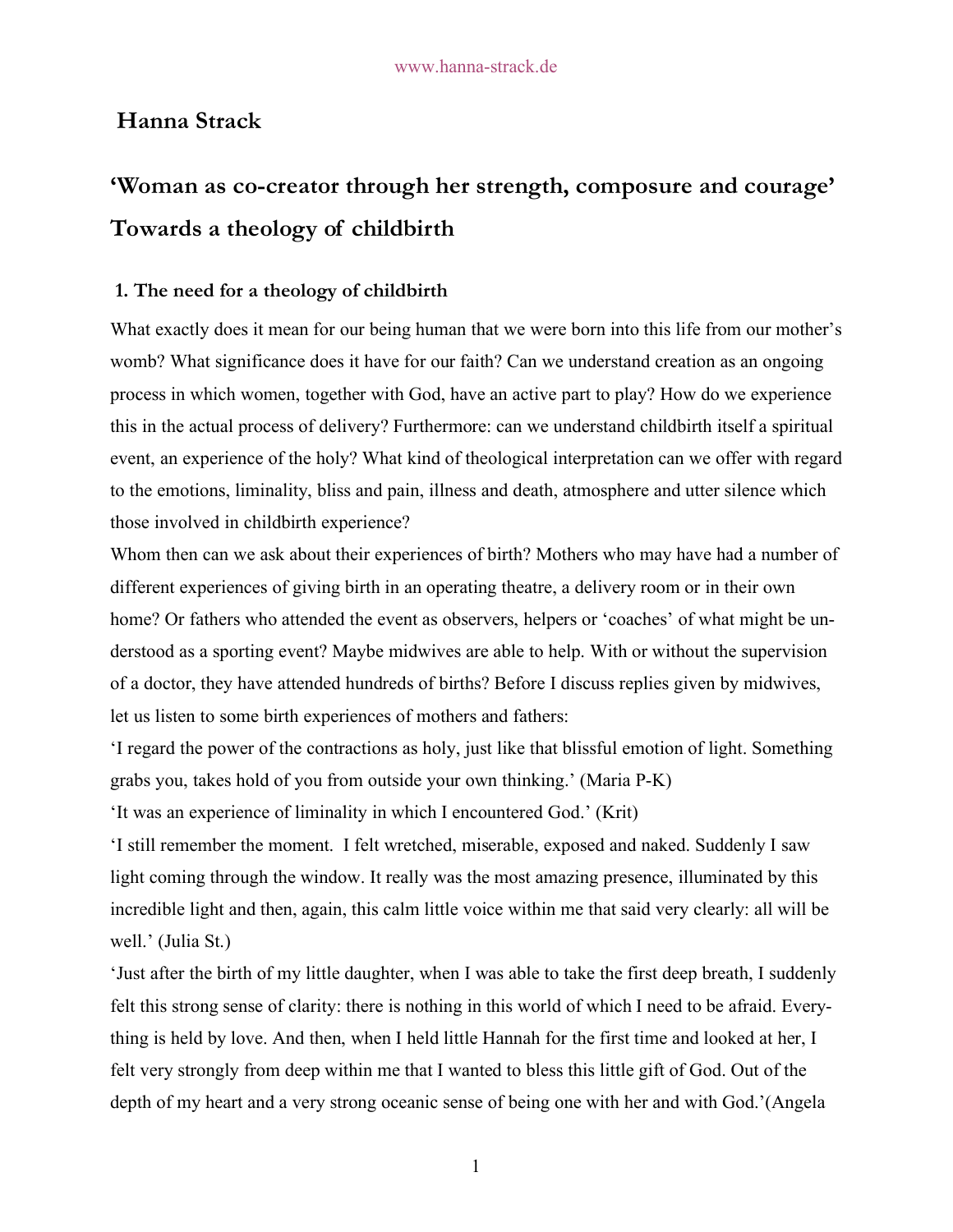V.) 'My feelings after hours of working together in giving birth were just extreme. This was very clear when I realized that the question whether it was a boy or a girl did not matter to me any more. Only a few minutes after the birth itself, while I was crying out of a deep sense of fear and joy, I found out.' (Volker Str.) 'I was very close to the creative power of God.' (Rolf W.) In response to the question if he could give an example for the holy, a 16 year-old replied: 'My little niece, she is eight days old.' (Christina Przemeck, letter)

These quotations show that giving birth is understood as an experience of life itself, the spiritual, the metaphysical or even the transcendent. They challenge us to explore the possibility of a theology of childbirth.

Before we begin, we must clarify one thing. The purpose of our exploration is not to restrict women to their potential role as mothers. The point is rather that all living beings exist because their mothers gave birth to them.

## **2. Towards a theology of childbirth as encounter with the holy**

## *2.1 The starting point*

Six interviews with practising midwives form the starting point for my reflections towards a theology of childbirth.<sup>1</sup> The interviews begin with questions about their own understanding of their profession. I deliberately put the main question very broadly: 'What is the particular and special experience of childbirth?' For me it came as a surprise that the same concepts came up time and again: a liminal experience, emotion, bliss, new life, pain, sickness and death, space and time, silence. For reference I also used a companion booklet for a video entitled *Co-pilots: fathers at*  the birth of their children.<sup>2</sup> Again the same concepts occur.

So, how can we interpret the experiences referred to in these terms? I have chosen the concept of the holy and will now describe the deep experience of childbirth as an encounter with the holy.<sup>3</sup>

deszentrale für gesundheitliche Aufklärung , not dated. 'As co-pilots men attending the birth of their children have to somehow bridge the gap between the request just to be there and their own ideas of being a strong man.' (ibid., p. 36). I stress: A father who did not attend the birth of his child is also a good father.'

 <sup>1</sup> *Annerose Friedrich,* Wittenförden; *Dörte Köbcke-Friedrich*, Schwerin; *Regine Lagies*, Ribnitz-Damgarten; *Siv*  Nylund, Kvevlax, Finland; Dagmar Saeckel, Friedrichshof; Kerstin Sattler, Güstrow.<br><sup>2</sup> Martin Gnielka, Beifahrer. Männer bei der Geburt. Filmbegleitbuch und Tourenplaner für Gruppen, Köln: Bun-

<sup>&</sup>lt;sup>3</sup> Theological literature on childbirth: Maria liest. Das heilige Fest der Geburt, ed. Andrea Günter, Rüsselsheim 2004; Weltliebe. Gebürtigkeit, Geschlechterdifferenz und Metaphysik, ed. Andrea Günter Königstein 2003, pp. 147- 173; Die weibliche Hoffnung der Welt: Die Bedeutung des Geborenseins und derSinn der Geschlechterdifferenz, ed. Andrea Günter, Gütersloh 2000; Karin Ulrich-Eschemann, Vom Geborenwerden des Menschen: Theologische und philosophische Erkundungen, Münster 2000; Margaret L Hammer, Giving Birth. Reclaiming biblical Metaphor for Pastoral Practice, Louisville, Kentucky 1994; Verena Wodtke-Werner, 'Geh hin, frag die Schwangere. Schwanger-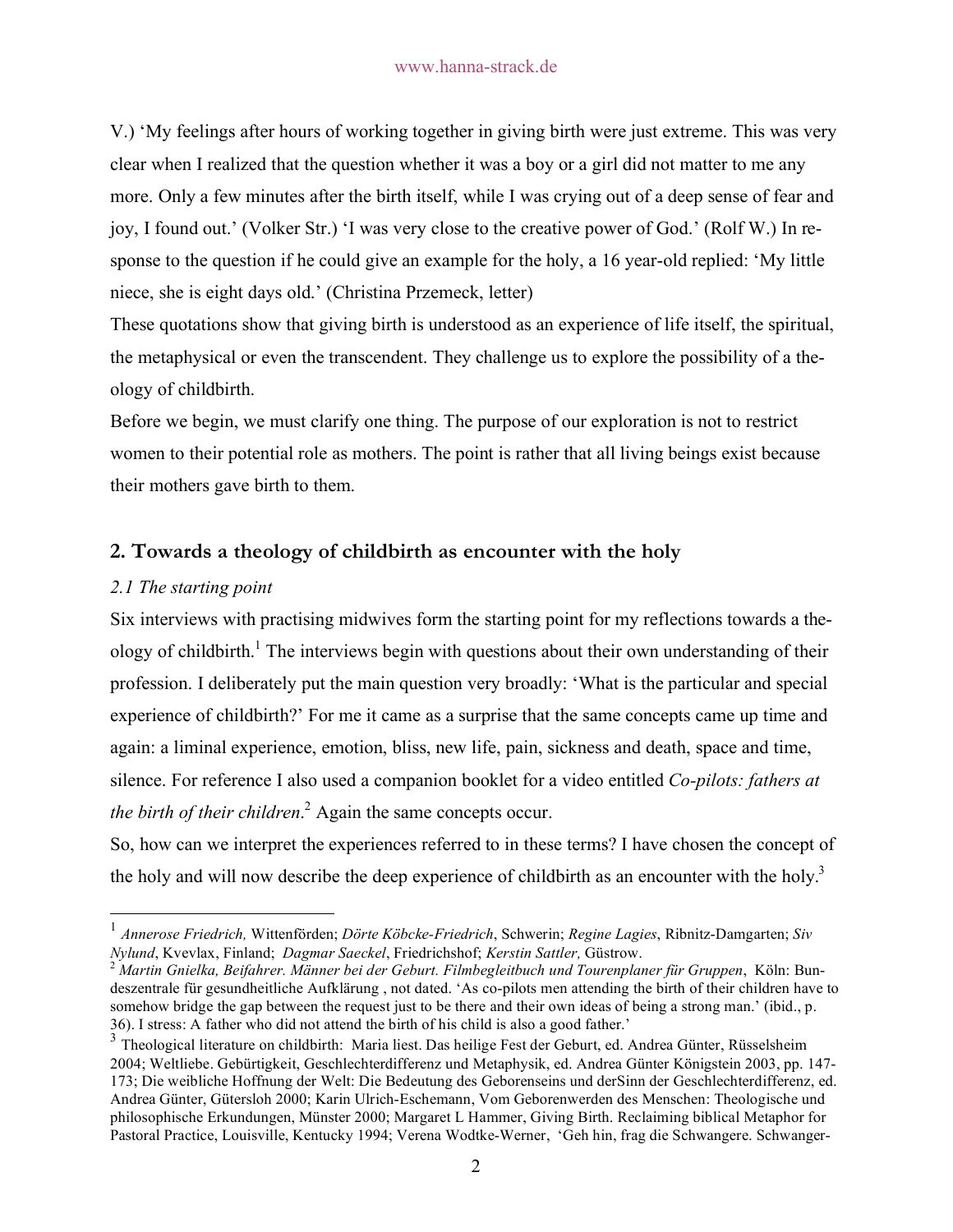I interpret these experiences in theological terms, but will not restrict them to the interpretive framework of a particular denomination or religion.

The interviews I made with midwives also made it possible to interpret the experience of childbirth from a perspective that is not exclusively male or androcentric, but take into account the hitherto neglected religious identities of women.

## *2.2 What is the holy?4*

The holy is an experience of depth in the context of other experiences of life. It is, in the words of Bernhard Welte, 'the invisible, inaccessibly removed dimension which like an almighty stream of power delivers and carries the true liveliness of humanity and the world.'5

The holy can only be experienced as it breaks into our reality and allows us to encounter it. Such encounters can happen in all areas of life. They are not restricted to the context of the religious. The holy takes hold of our bodies.' My body takes me into everyday life as a place of encounter with the holy.<sup>56</sup>

We encounter the holy, the numinous, as the *fascinosum*, as absolute bliss, ecstasis, pure delight. We also entcounter the Holy as *tremendum*, as absolutly horror, when we are tremendously schocked. The literature about the holy does not mention the experiences of women. I did, however, find a remark by the sociologist of religion Abraham Maslow: 'These experiences ... result from the great moments of love and sexuality, from extraordinary aesthetic moments ... from being moved and captured by creativity ... from women's experiences of natural childbirth, from moments of being at one with nature, .... Peak experiences can be understood as truly religious experiences in

schaft, Geburt und Stillen im religiösen Brauchtum und in der Theologie' in: Kraftfelder, Sakramente in der Lebenswirklichkeit von Frauen, ed Regina Ammicht-Quinn and Stefanie Spendel, Regensburg 1998, pp. 155 – 178; Elisabeth Moltmann-Wendel, 'Natalität und die Liebe zur Welt. Hannah Arendts Beitrag zu einer immanenten Transzendenz' Zeitschrift für Ev. Theologie (1998), pp 283-295; Luzia Sutter Rehmann, Geh, frage die Gebärerin. Feministisch-befreiungstheologische Untersuchungen des Gebärmotivs in der Apokalyptik, Gütersloh 1995; cf. Annegret Stopczyk, Nein, danke, ich denke selber. Philosphieren aus weiblicher Sicht, Berlin 1986, pp.195-212 'I realized that what we lack is an understanding of childbirth from the point of view of those who actually give birth' (p. 211).

<sup>4</sup> The following are based on: Reinhold Esterbauer*, Anspruch und Entscheidung. Zu einer Phänomenologie der Erfahrung des Heiligen*, Stuttgart 2002; Elke Kirsten*, Heilige Lebendigkeit. Zur Bedeutung des Heiligen bei Bernhard Welte*, Frankfurt/M 1998; Rudolf Otto*, The idea of the holy : an inquiry into the non-rational factor in the idea of the divine and its relation to the rational,* London, 1923*.* <sup>5</sup>

Kirsten, *Lebendigkeit*, p. 239. <sup>6</sup>

Marianne Merkx*,* 'Ein alltägliches Geheimnis. Die Sakralität des Daseins', in: *Alltägliche Transzendenz. Postmoderne Ansichten zu Gott* eds Angela Berlis and Manuela Kalsky, Münster-Hamburg-London 2003.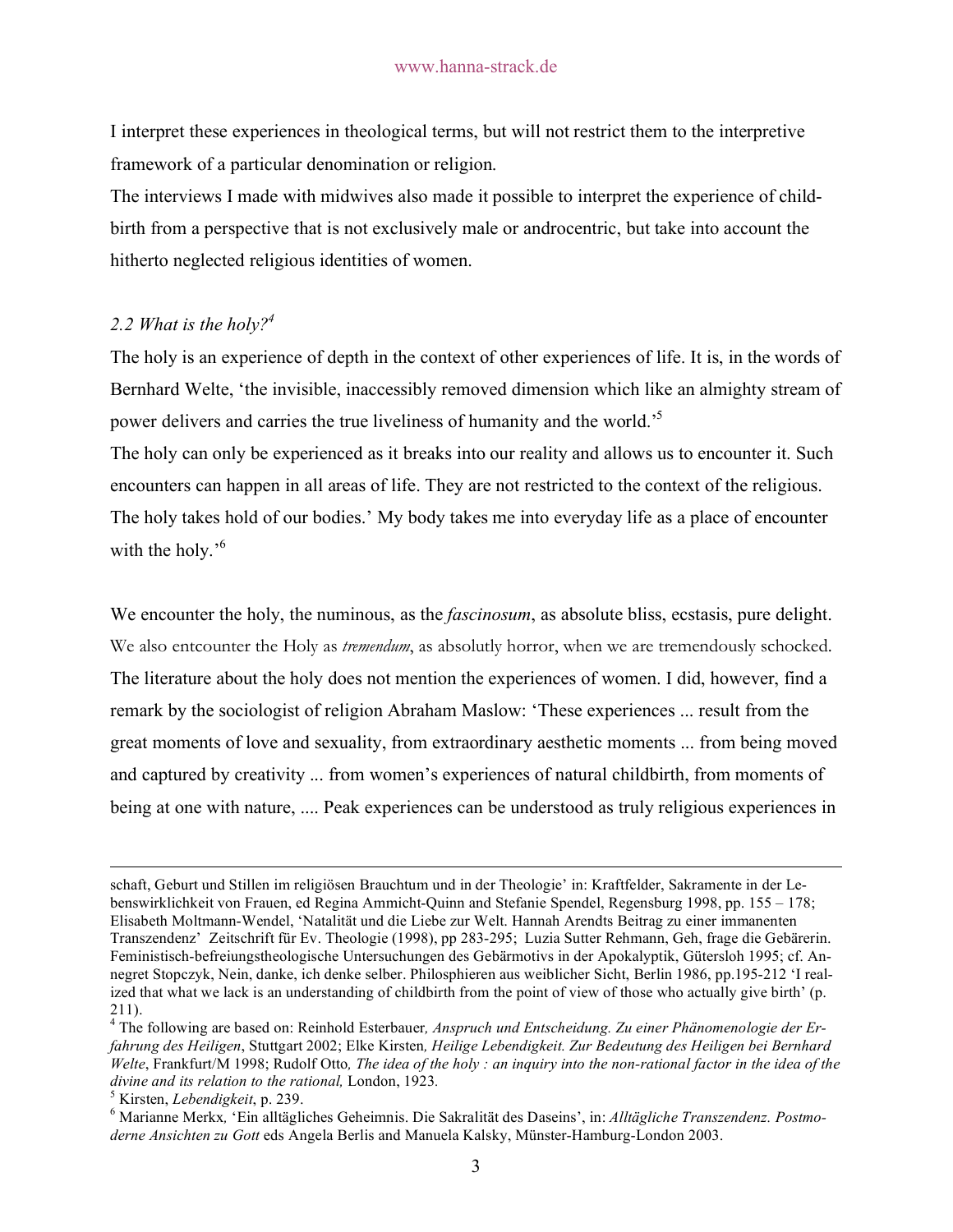the truest and most profound sense of the world.<sup>7</sup> The response to an encounter with the holy is awe and silence.

## *2.3 Encountering the holy in the process of childbirth*

Childbirth is a dramatic process. All involved face their own limitations, the transition from unbearable pain to total and utter bliss and delight touches and disturbs the depths of the souls of both mother and father. Even midwives, in spite of the routine of their profession, encounter this again and again.

The holy ties in with these dramatic events. Here is the place where it wants to be encountered. For the holy is the essence of life, that which creates life and functions as the creative process. At the centre of the drama is the relationship between mother and child out of which new life enters the universe. As the mother with all her strength pushes the child into life, the creative power of the holy, of life itself, is revealed. If a child is born with an illness, in cases of stillbirth or miscarriage, we encounter the horrific power of the holy, the *tremendum*.

Being born means being born of a woman. The mother's experience is utterly paradoxical: she has to labour with all her strength and yet totally surrender. Therefore the mother is - in theological terms - to be regarded as co-creator with the divine. There are references, in the theologies of other cultures, to this co-creative work of the mother. Mercy Amba Odouyoye, a Methodist pastor from Ghana, writes: 'What we need to turn our attention to, therefore, is the poverty of the human spirit that ignores that humanity of women as persons in God's image and mothers as cocreators with God and imitators of God's management of creation.<sup>8</sup> The holy, new life and death, takes place in the very bodies of women.

## *2.3.1 Being gripped*

The first pointer towards birth as an encounter with the holy can be found in references to being gripped by what we experience. 'This liminal experience, in my view, makes women very very strong, they come strengthened and so much is going on - they are gripped.'

<sup>&</sup>lt;sup>-</sup> Quoted in: Tatjana Schnell*,* 'Wege zum Sinn. Sinnfindung mit und ohne Religion – Empirische Psychologie der Impliziten Religiosität', in: *Wege zum Menschen. Monatszeitschrift für Seelsorge und Beratung, heilendes und soziales Handeln* (2003) 56:3, p. 9.<br><sup>8</sup> Mercy Amba Odouyoye, 'Poverty and Motherhood' in: *The Power of Naming: A* Concilium *Reader in Feminist* 

*Liberation Theology* ed. Elisabeth Schüssler Fiorenza, Maryknoll, 1996, p.129f.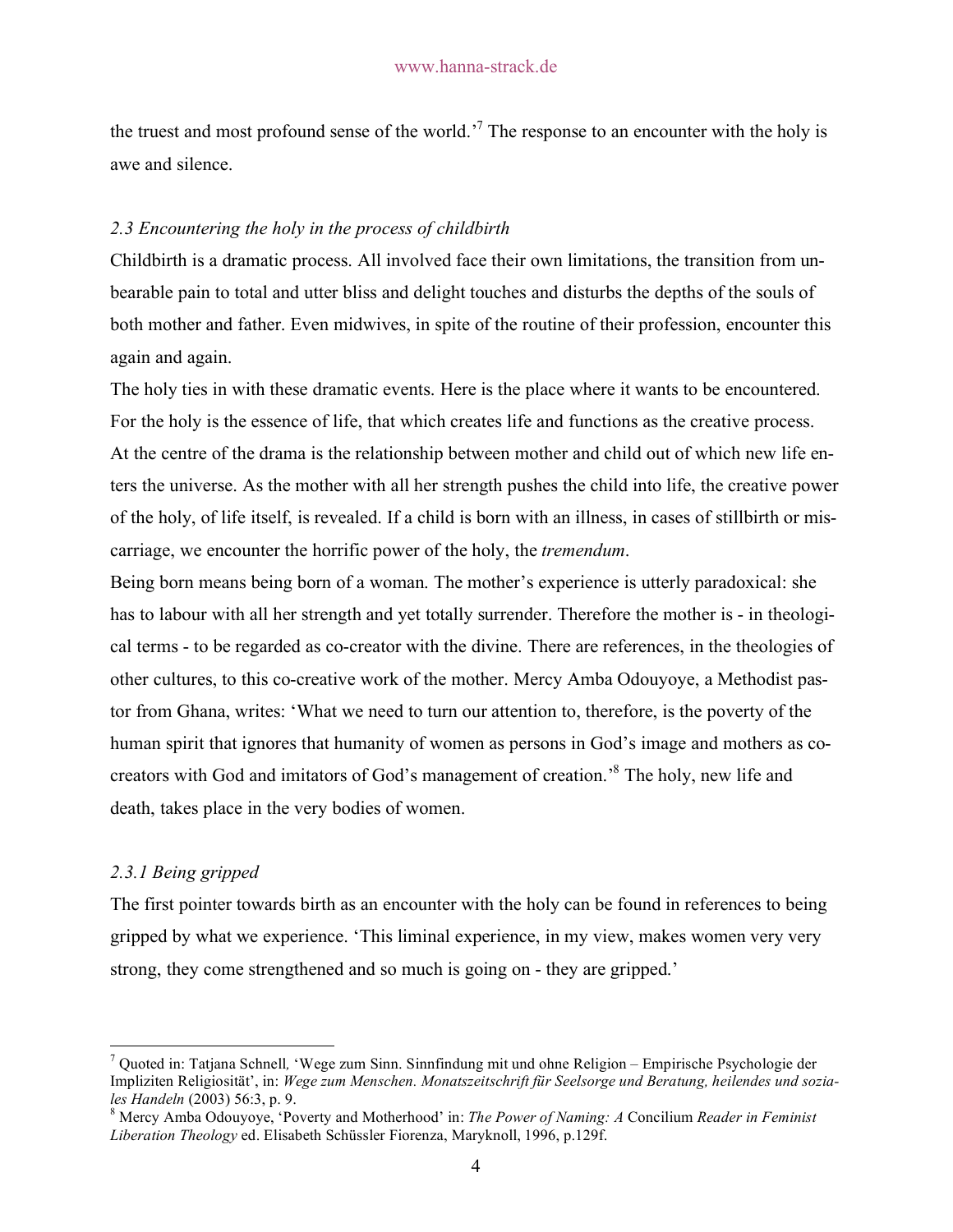Men too are 'gripped by the experience of witnessing childbirth'... Midwives are 'gripped every time by the fact that their hands are the first who will hold the child'. Being gripped ties in with moments of 'bliss, holiness, innocence, an incredible feeling of delight'.

Being gripped and the experience of utter bliss are part of an experience of profound transformation which happens in childbirth. We don't experience the holy in a specific event or a particular emotion, but in the dramatic and transforming events in which all involved - children, fathers, midwives - participate. The mother uses all her physical strength and all the pain that goes with it to push the child out of her body - a new human being is born - and instantly bliss takes hold of all involved, an incredible sensation of delight. 'The experience of pain is suddenly followed by this deep breath and moments of profound bliss.' After mothers and fathers went through moments of fearing death, their mood changes into liberation: 'It is this moment: 'wow', awe, accepted, done, now you can let off steam.' Relax and let go! The instant in which the child is born transforms all involved. The moment of birth transforms all involved: 'Suddenly all my fear was somehow gone... All I could sense was utter delight.'

## *2.3.2 Liminal experiences*

A number of different boundaries have to be reached and crossed over in childbirth. There is the child itself which crosses over from the darkness of the womb to the light of the world of the living.

The mother experiences her limitations in labour and the pain that goes with it, it 'throws over board all concepts of suffering, of the limits of pain'. She cannot escape from it and has to 'transgress her own boundaries to give life to the child...'.

Fathers experience the limits of their emotions. 'He has never seen the woman, his partner, like this, meek, looking for help, angry, screaming, full of fear, shouting at the child's father, cursing him. He cannot make sense of his own emotions, has no certainty that their relationship will last. He has to face the experience that the delivery is harder than expected. And yet, the maximum of despair is aggravated once more. Childbirth is a liminal situation.'

Finally, the midwife too has an experience of liminality. 'I am responsible and that's where I move, there are always experiences of my own limitations.'

As boundaries are encountered and transgressed walls of protection are pulled down and masks torn off. One's own identity and all self-taught level-headedness are pulled apart. At the same time any kind of liminal experience is in any case an enrichment. Human beings are open to it,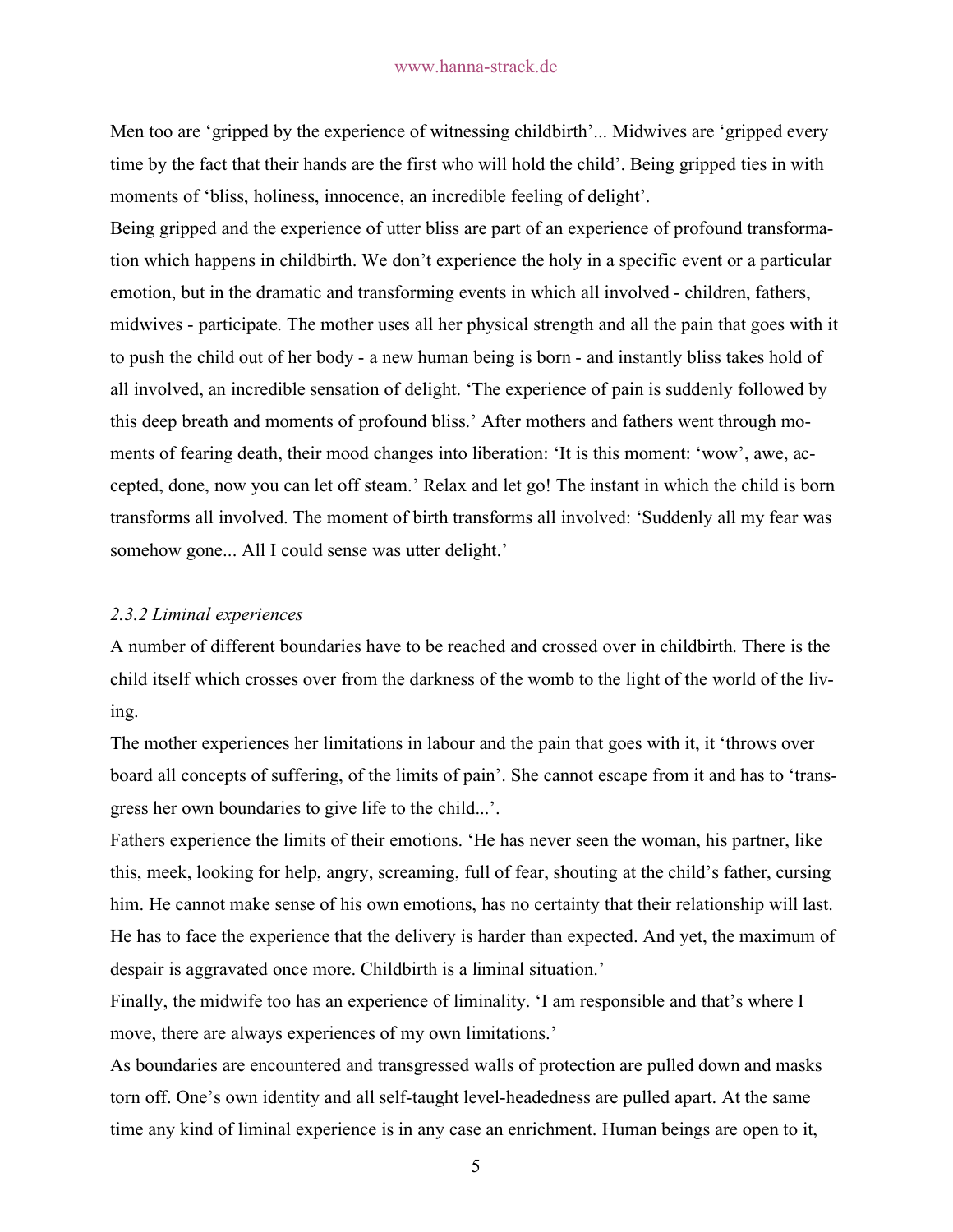within what Rudolf Otto calls the 'depth of the soul'<sup>9</sup>. They can be captured by the holy. What is needed is a trigger as it can be found in such liminal experiences.

## *2.3.3 The miracle of new life*

Midwives speak about women's strength, their creative power. 'What is special for me is the fact that women can give birth by themselves.' Therefore midwives are moved by the question: where does this strength come from? This female strength is a threat to the everyday routine of Western society, achievement-oriented and enlightened as it is. Here is creative power which stands in contrast to the regulating power of disposal. 'This may be another reason why this strength that is connected with pregnancy and childbirth is ignored and their experience is often denied to women.<sup>' 10</sup> Creative power is also an experience of pleasure.

The andro-centric thinking of past centuries has obscured these most profound moments of the experience of childbirth, that this is an act of creativity. 'By virtue of her power, her composure and her courage the woman becomes a co-creator. Through her life itself comes into the world.' The creative act of giving birth, the miracle that takes place in it, is the 'miracle of life itself'. The newborn child is not merely put together through a human act, even if it is faulty, no, there is something that 'is in itself complete, without seams, totally and utterly complete ...' Many are amazed that it is suddenly just there. Even fathers experience this moment: they find themselves close to the miracle of life itself.

The midwife who is at once in charge and waiting expectantly. She shares in the miracle of life. 'What is special for me is the new life, that I can share that with the parents.' The divine cooperates with the woman, the woman with the divine through saying 'yes'.<sup>11</sup>

## *2.3.4 Space and time*

When a mother has given birth to a child, when the midwife has caught it with her hands, when a new human being has come into the world, the whole room is filled. The room, that is the hospital delivery room, the parents' bedroom at home or, the pool or bathtub. This room becomes

<sup>&</sup>lt;sup>-</sup>9

<sup>&</sup>lt;sup>9</sup> Otto, *The Holy*, p. 138.<br><sup>10</sup> Eva Schindele, *Schwangerschaft zwischen guter Hoffnung und medizinischem Risiko*, Hamburg 1995, p. 38.<br><sup>11</sup> In his moving account of the loss of his child, P.F. Thomése writes: 'A child

to us. It literally becomes a revelation ... it was as if I myself had just been born ... All was made new.' *Schattenkind*, Berlin, n.d., 41. 43.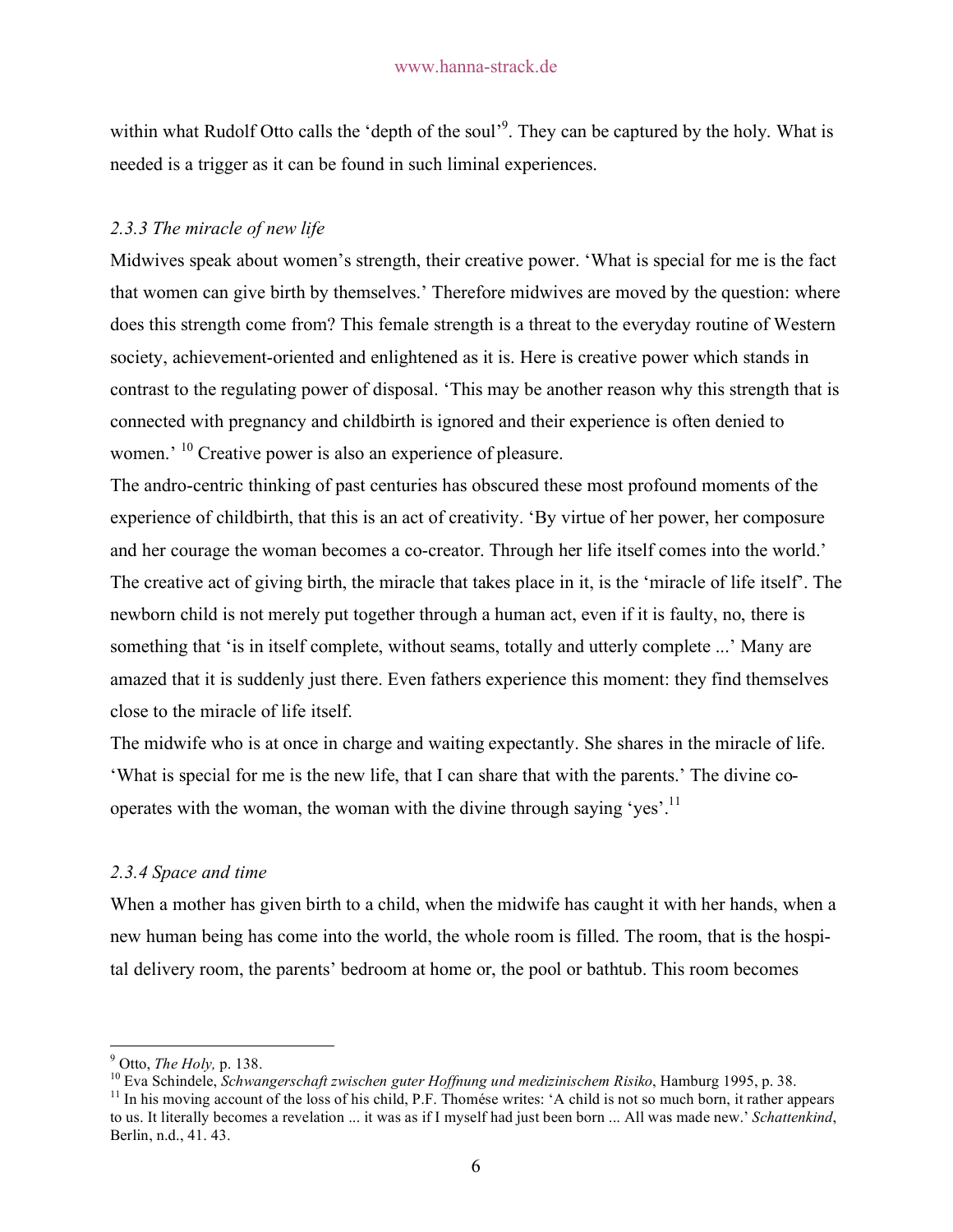more, something totally other than the geometric product of interior design. It is charged with atmosphere.

The initial contractions and the last moments of pushing out, the sudden emergence of new life has totally gripped all present. Emotions of pain - if the child is ill or unwanted - and joy pour out over the healthy child and there is a sudden transition from utter strain to being extremely relaxed within the room. 'It is a feeling, something very emotional, a very dense atmosphere.' The atmosphere of religious experiences is also a very sensual emotional experience. In case of a home birth it is possible to mark this by lighting a candle, the light of life and to choose a particular scent to go with it. 'This, however, is not possible on a hospital ward.'

The room itself changes character and becomes a space charged with atmosphere. Time is taken out of that which can be measured ... 'now we have all the time in the world'. Time is no longer *chronos* but *kairos*, time that is charged with significance, it is ek-stasis, it is taken out. 'Time suddenly stands still.'

## *2.3.5 Silence*

The midwife leaves the couple or the woman and her girlfriend alone. 'I leave the door slightly ajar - I have to keep an eye on it - and leave the parents and the child alone.' This time - taken out of the rhythm of everyday life, demands silence and stillness.<sup>12</sup> Both are responses of awe towards the act of creation ... 'then this silence of childbirth follows, a holy stillness which goes on for a long time. They [the parents] have a couple of hours to themselves.' In the silence the experience is taken in and gradually we are beginning to understand.

'I do not regard the silence merely as atmosphere which emerges and spreads, but beyond that for the opening up of a space of understanding which is tied up with the linguistic horizon of meaning.<sup>13</sup> The experience of stillness in response to the presence of the holy is a 'force to be silent, ... an immediate effect of the emotion, of the *numen praesens* itself.'<sup>14</sup>

In the transformation of the atmosphere and the changing horizons of understanding the holy becomes manifest in the silence, yet it can only be glimpsed with hindsight, in listening to and

<sup>&</sup>lt;sup>12</sup> *Esterbauer*, Anspruch, 183.<br><sup>13</sup> The German novella *Schwimmer im dunklen Strom* describes the death of a child at birth. Here too the father responds with utter silence: 'There was nothing to do. All he could do was to sit in silence. ... Next to himself he sensed Diane's presence. She too sat in silence, a very strange deep silence. That was what he tried to cling to, resting and watching life and death merge in a motionless endless glowing sea.' William Kotzwinkle, *Schwimmer im* 

<sup>&</sup>lt;sup>14</sup> Otto, *Holy*, p. 89.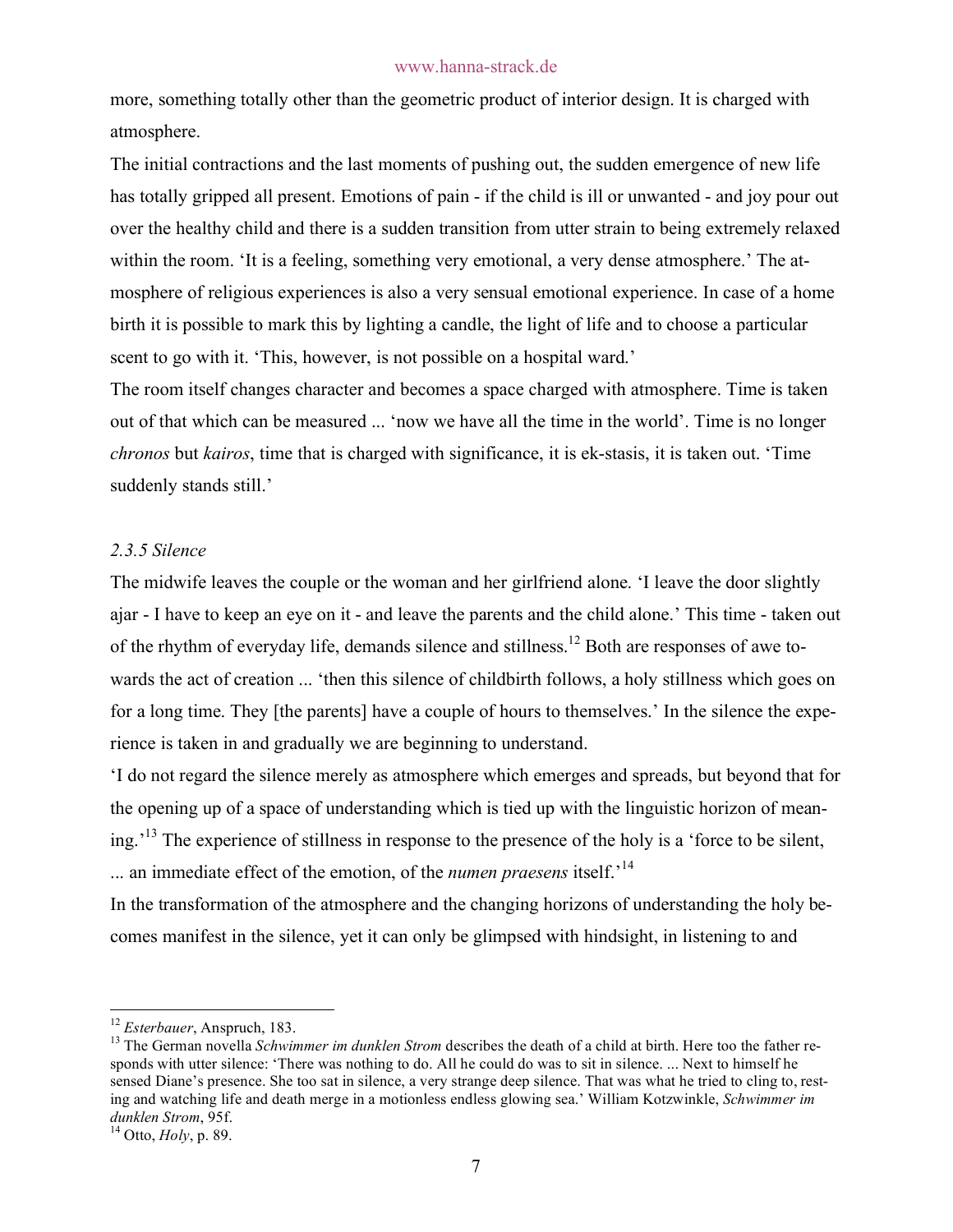speaking about that which is given without having it at one's disposal.<sup>15</sup> It is a fleeting moment. 'The atmosphere changes altogether, yet is also disappears very quickly.' The holy appears and withdraws. We encounter the holy in the delivery room as the power of healing, as utterly alive and as an amazing mystery.

## *2.3.6 Pain*

Research about women's labour pain shows that different cultures perceive the pain experienced through contractions differently. The cervical muscles are stimulated by hormones. This is meaningful body work without pathological cause. 'They have to surrender to the pain, so in most cases women don't have an easy delivery.' Pain may be experienced as a source of new strength and new energy. 'What is amazing for me is a woman's capacity, all those things she has to cope with, many dangers too ... to see how strong women are, to praise them...'

'Pain does not turn into surrender, strain becomes meaningful when an integration of experiences becomes possible and the goal of the subconscious is reached, to become a grown woman ... The main condition for this increase in identity is the experience of such independent body work and the successful development of a relationship with oneself and the child.<sup> $16$ </sup>

Fathers join in the experience of pain. 'They too are gripped by it. They have to watch the person they love suffer. They are not part of it. They are scared to death, especially if it is their first child. They don't know how it is going to end. Later on, if they have more than one child, they know that all will be well.'

Dorothee Soelle thinks about pain as an encounter with the holy when, in her autobiography, she refers to the experiences of childbirth and labour pains of earlier generations of women. She distinguishes between the pains of the initial contractions which are arduous, and the pains of the actual labour itself which is meaningful as it generates the actual delivery. They are pains for the sake of life. Dorothee Soelle writes: 'Labour pains raise a really important question: how actually do we get there that can come to perceive any kind of pain as labour pain, contractions, opening doors, groaning, as the beginning of the glory of the children of God. How can we come to per

 <sup>15</sup> Estenbauer, *Anspruch*, p. 185.

<sup>16</sup> Maria Luise Köster-Schlutz, *Schwangerschaft und weibliche Identität, Individuelle und institutionelle Konflikte als Ausdruck kultureller Pathologie. Eine empirisch-hermeneutische Studie*. Frankfurt/M, Bern, New York, Paris 1991, p. 186f.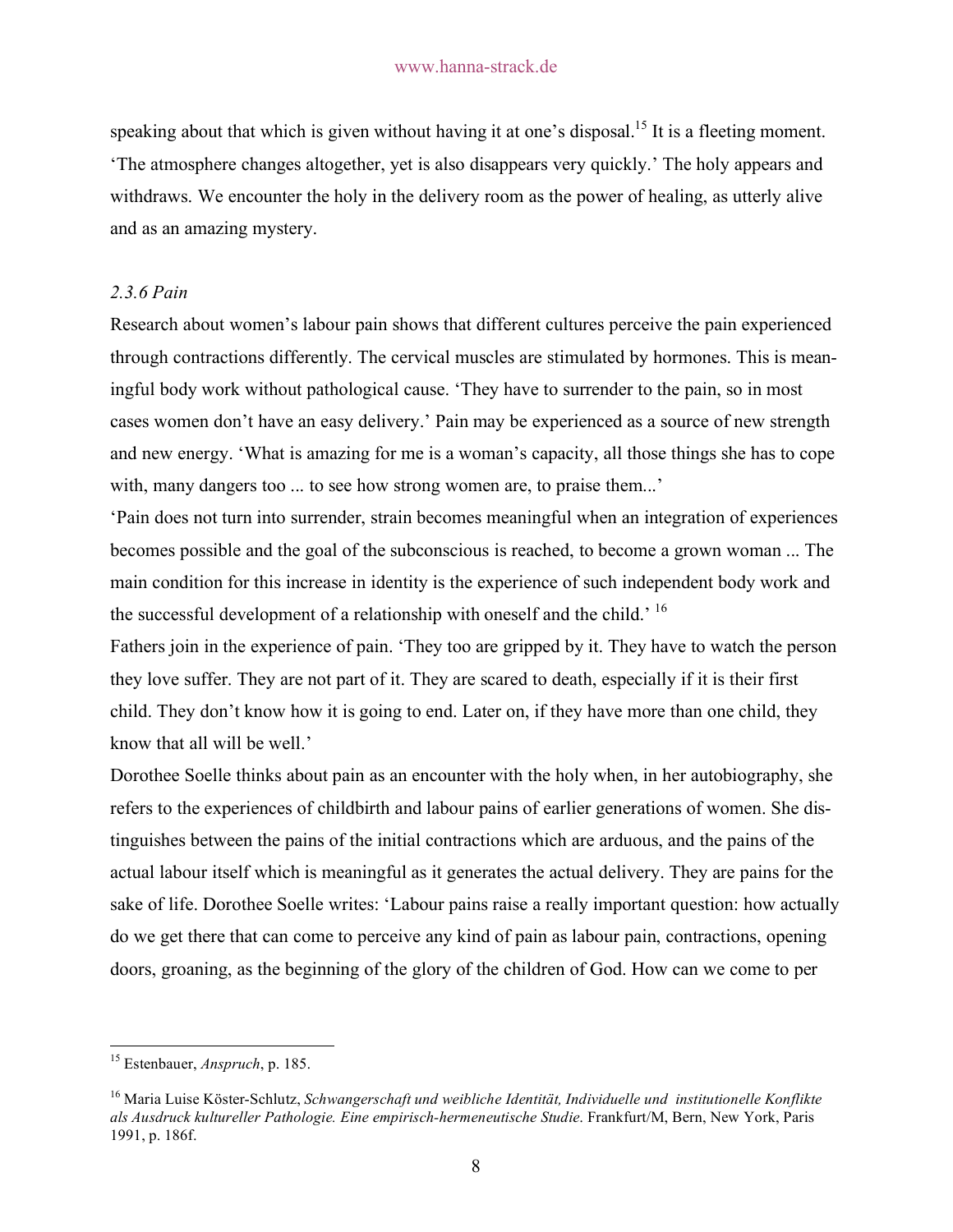ceive pain not as useless like kidney stones but as birth pangs of new being?' 17 Soelle draws the ultimate theological conclusion: she interprets labour pain itself as a sacrament: 'Labour pains encourage us, they offer us the assurance of new life. Like the piece of bread which assures us of God's love, this pain, how can we ever forget it, is a sacrament, a sign of the presence of God.<sup>18</sup> It is the actual experience of labour pain which forms the background of the motif of giving birth in the New Testament and the apocalyptic literature. Luzia Sutter Rehmann, in contrast to male theological interpretations of pain as divine punishment, emphasizes the transition from pain during the delivery to utter bliss afterwards. For her this is an image of hope.<sup>19</sup>

#### *2.3.7 Sickness and death*

During pregnancy and delivery through the first few years of a child's life the miracle of new life and sickness and death are almost inseparable. Miscarriages and abortions, stillbirths and children born with disabilities, even the death of the mother herself, are situations which are never experienced with quite the same level of intensity.... 'Suddenly we wake up to the reality of just how close life and death actually are.' In Germany as in most Western counties, the actual rate of infant mortality and the death rate of mothers in childbirth is very low. Yet most midwives will say from experience: There is no absolute certainty. There are decisions which we just have to accept. Life and death are not at our disposal.

In recent years a new attitude towards the pastoral care of those experiencing miscarriages has developed. Most hospitals used to treat a dead foetus as a 'thing', something to be thrown away like garbage. Nowadays we are beginning to realize that parents need to say goodbye to children even if they weigh less than 500g at birth. Their grief has to find a place.

What can a midwife do? Bereavement counselling is more than most midwives feel they can offer. Midwives need special training in areas like deep relaxation. We can motivate women to encounter the roots both of their grief and their happiness. There are sad cases too... I myself offer a special form of bereavement counselling to women who have had a miscarriage or a stillbirth. Together we move into deep relaxation. Once more women experience the deep bond which they once had with their child. Ultrasound and modern medicine can lull us into a false sense of security which can easily turn out to be the opposite from what we expected if we detect some kind of

 <sup>17</sup> Dorothee Soelle, *Gegenwind: Erinnerungen*, Hamburg ²1995, p. 156. <sup>18</sup> *Op.cit*., p. 158. 19 Sutter Rehmann, *Gebärerin*, 252.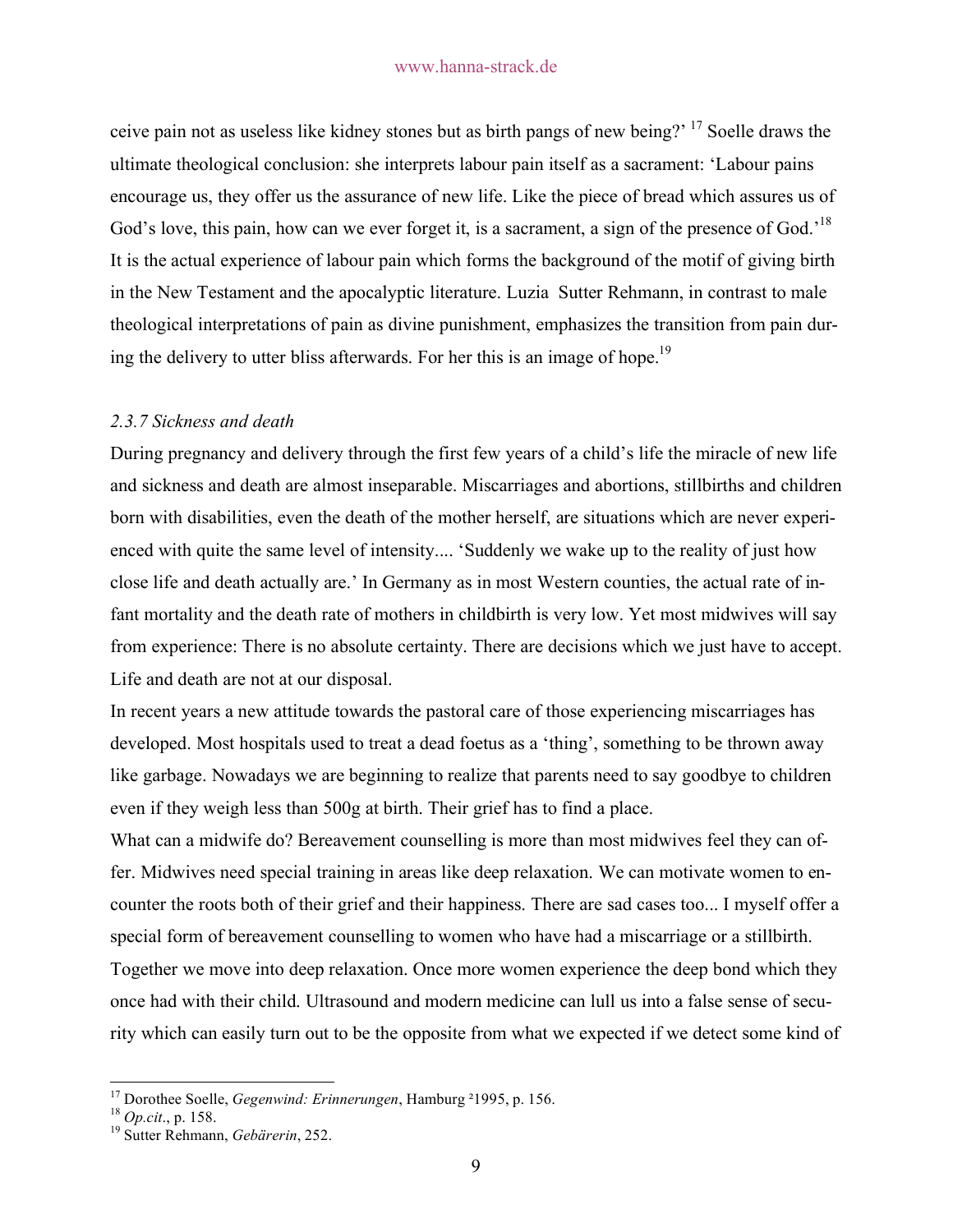an anomaly. Women who experience a miscarriage or a stillbirth often have a particularly deep encounter with the holy as the horrific, the terrible. They experience the holy as the *mysterium tremendum*. 20

## *2.3.8 Conditions of the holy*

If the process of childbirth is determined by the rules of avoiding risk which is so central to modern medicine<sup>21</sup>, we rarely have an experience of being gripped by the holy. The focus is on risk and security not on openness and trust. The holy is outside our experience.

Yet the relationship of trust between the mother and the midwife can create an atmosphere which invites the presence of the holy and makes such encounters possible.<sup>22</sup> These are theological reasons, in parallel with the obvious medical ones, why a Caesarean section by choice is to be avoided. The silence and the couple sharing of the moments immediately after the delivery are situations when the presence of the holy comes to the fore.

The ambivalence remains: the holy needs to be invited in and yet it appears without our activity all by itself. Its presence is pure grace.

#### *2.3.9 Summary*

What makes childbirth special is the fact that it is a complex dramatic phenomenon which has at its centre the creative act of emerging new life. It is the 'archetype of creative potential'<sup>23</sup>. The mother does her part in the process of creation, she becomes a co-creator. This is the realization of a connection between the holy, the creative and the physical. It is in the reality of embodiment that the holy appears.

On the other hand our encounter with the holy in the process of childbirth transforms anything we can then say about the holy. The holy is more than wholly other, *mysterium fascinosum et tremendum*. It is also the essence of creative power to which we owe life and liveliness. We also encounter it in sickness and death. The holy emerges on the boundaries of life.

<sup>&</sup>lt;sup>20</sup> Otto, *Holy*, 16.<br><sup>21</sup> For a discussion materinity care and modern medicine see: Marsden Wagner, Fische können das Wasser nicht sehen – Die Notwendigkeit einer Humanisierung der Geburt', in: *Selbstbestimmung der Frau in Gynäkologie und Ge-*

<sup>&</sup>lt;sup>22</sup> Luisa Murora and the Milan school of philosophy use the term *affidamento*. What they mean is a relationship of mutual trust and confidence between two women. In their encounter both women grow and develop strength. Cf.

Andrea Günter, 'Affidameto/ Autorität' in: Wörterbuch der feministischen Theologie, Gütersloh, 2 ed. 2002, p. 8f.<br><sup>23</sup> Beate A. Schücking, Professor for Healthcare and Psychosomatics at the University of Osnabrück/ Germany lic lecture, published on video.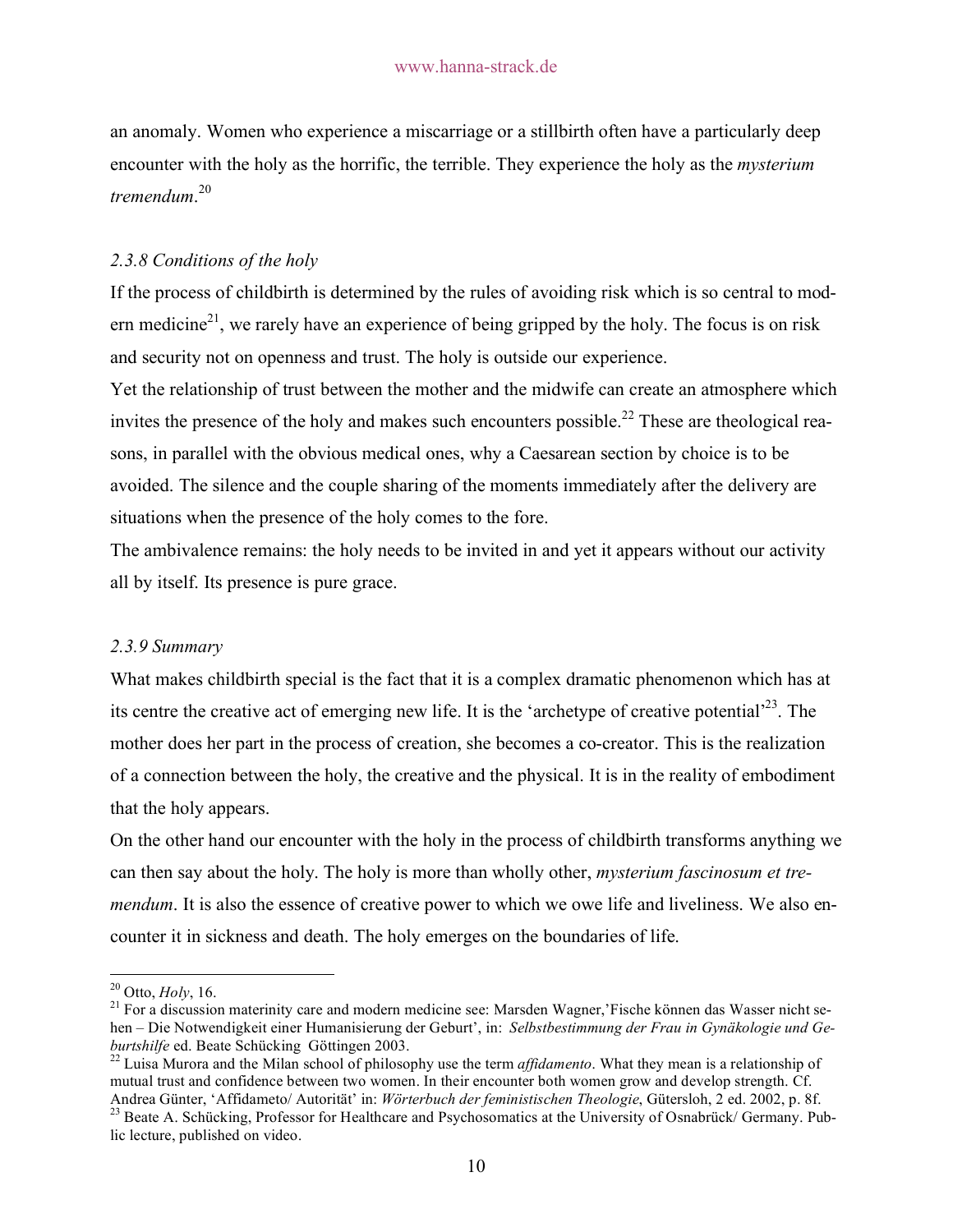The holy manifests itself as that which is powerful. It takes hold of us and shakes the very foundations of our being. It is that which gives us bliss and terrifies at the same time. Power emerges in a process of transformation. The child experiences the transition from the womb into the world, from the placenta to the breast. The mother undergoes the transition from being pregnant to being a mother. Fathers find themselves having a new identity. It is in these transitions and transformations that we encounter the holy as the power of healing and that which demands healing. It opens up new being.

The German poet Nelly Sachs proclaims childbirth as a form of resurrection. Here, she says is the place where we encounter the divine:

Imprisoned by our skin The dead grope in the terror of new births celebrating resurrection without words Divine being creates itself -<sup>24</sup>

#### *3. Consequences*

#### 1. Medical ethics

In ethical debates, for example about pre-natal diagnostics, abortions and embryological research women argue that an embryo cannot be regarded as a 'thing', but must be seen as 'two-in-one'<sup>25</sup>, as a unit with the body of the mother. A theology of childbirth as encounter with the holy is a starting point for such a debate.  $26$ 

<sup>24</sup> Nelly Sachs, *Gedichte*, Frankfurt/ Main 1977, p. 98. 25 Ina Praetorius, 'Das Ungedachte: Zwei in Einer. ein Essay zur Theologie der Schwangerschaft', in: *Zum Ende des Patriarchats. Theologisch-politische Texte im Übergang* ed. Ina Praetorius, Mainz 2000, pp. 29-34. 26 Cf. Christiane Kohler-Weiß, *Schutz der Menschwerdung. Schwangerschaft und Schwangerschaftskonflikt* 

*als Themen evangelischer Ethik*, Gütersloh 2003, pp. 309ff; Eva Pelkner, *Gott, Gene, Gebärmütter. Anthropologie und Frauenbild in der evangelischen Ethik zur Fortpflanzungsmedizin,* Gütersloh 2001.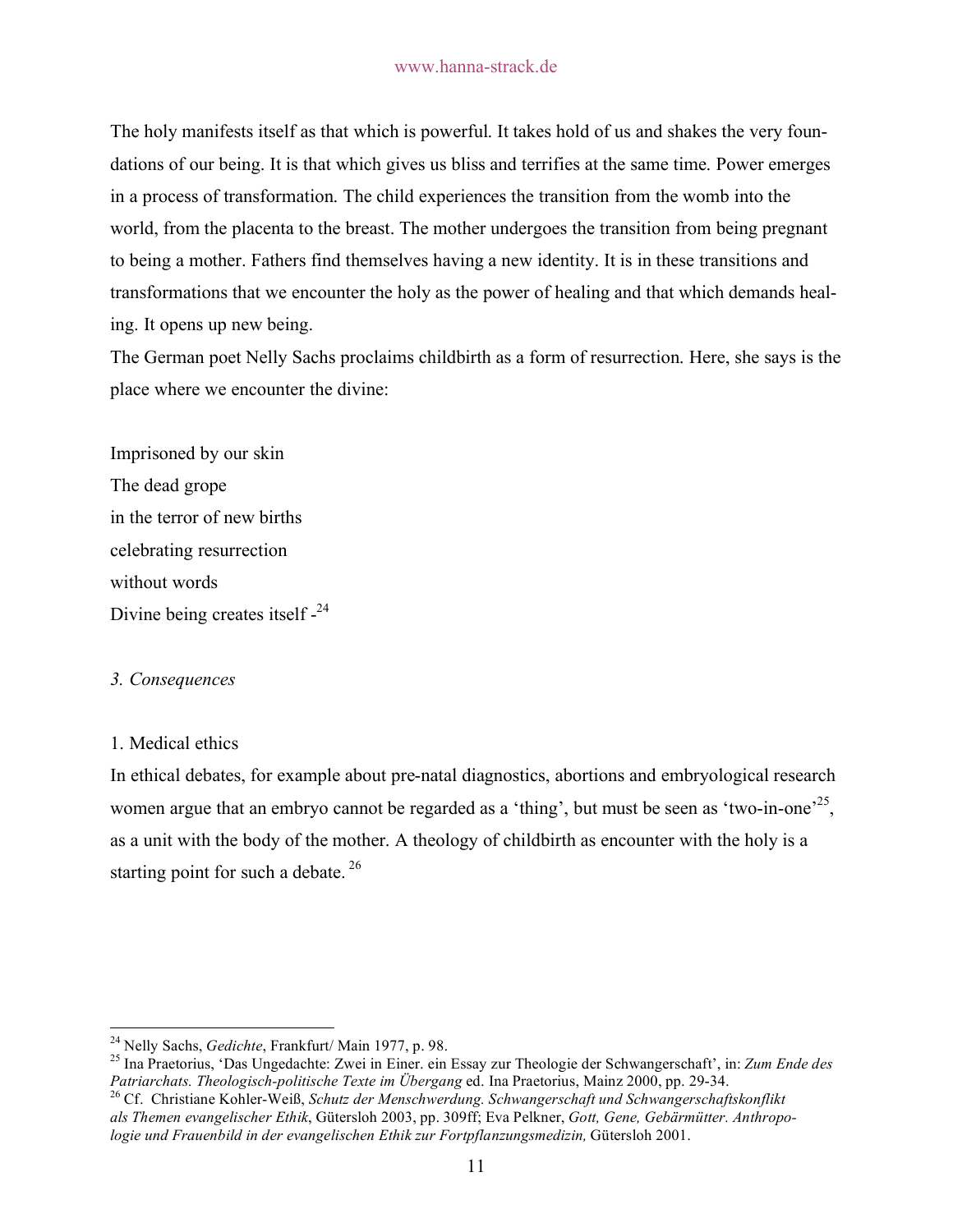## 2. Professional midwifery

In our culture of assisted childbirth the midwife is the third person present when a new human being arrives in the world.<sup>27</sup> So far the churches do not officially recognize the spiritual dimension of this profession. Historically the midwife was a kind of emergency priest who could offer emergency baptisms<sup>28</sup> and pastoral care. All they were supposed to say about the Christian faith was focused on Genesis 3.16: God punishes women with pain as a loving father chastises an unruly child and 1Timothy 2.15: Women are saved through childbirth and are therefore to be grateful for each child. Such andro-centric theology can no longer be sustained, but it has left us with a spiritual vacuum which is hard to fill.

The midwife becomes a ritual leader if she enables the parents or the mother and her girlfriend to have a time of silence during which they can have a profound experience of the holy. The midwife can endeavour to create a space and time for an encounter with the holy. She could even be called a priest, in the sense of 'sacer-dos', offering the holy.<sup>29</sup> Here I also see a connection to the 'do not be afraid' which the midwife offers to Rachel as she gives birth to Benjamin by the roadside. $30$ 

## 3. Ministry and pastoral praxis

Earlier in this paper I stressed that the holy is not restricted to the context of the religious or a religious framework of interpretation but that it can be encountered as an experience of depth in other experiences. This means that a religious upbringing is not a necessary precondition for an experience of the holy. And yet such a theology of childbirth has consequences for Christian theology and pastoral practice.

Let me highlight just a few points:

*a) Theology of creation*: God co-operates with the woman. She consents to her body bearing a new human being, to giving birth and to the initial nurturing of this new creature. Hannah Arendt, a philosopher, expresses this in theological terms: 'Because the reality of each act of birth is so

 <sup>27</sup> Barbara Duden, 'Die Ungeborenen. Vom Untergang der Geburt im späten 20. Jahrhundert', in: *Rituale der Geburt. Eine Kulturgeschichte* ed. J. Schlumbohm et al., Munich 1998, p. 156.<br><sup>28</sup> Today the situation regarding emergency baptism is pretty chaotic. If parents of a stillborn child ask for an emer-

gency baptism, the pastoral role of the clergy is often overlooked. Often midwives conduct a small ceremony of blessing.

<sup>29</sup> Hanna Strack*,* 'Fürchte dich nicht! – Hebammen und die Theologie der Geburt', in: Günter, *Maria liest*. 30 Genesis 37.15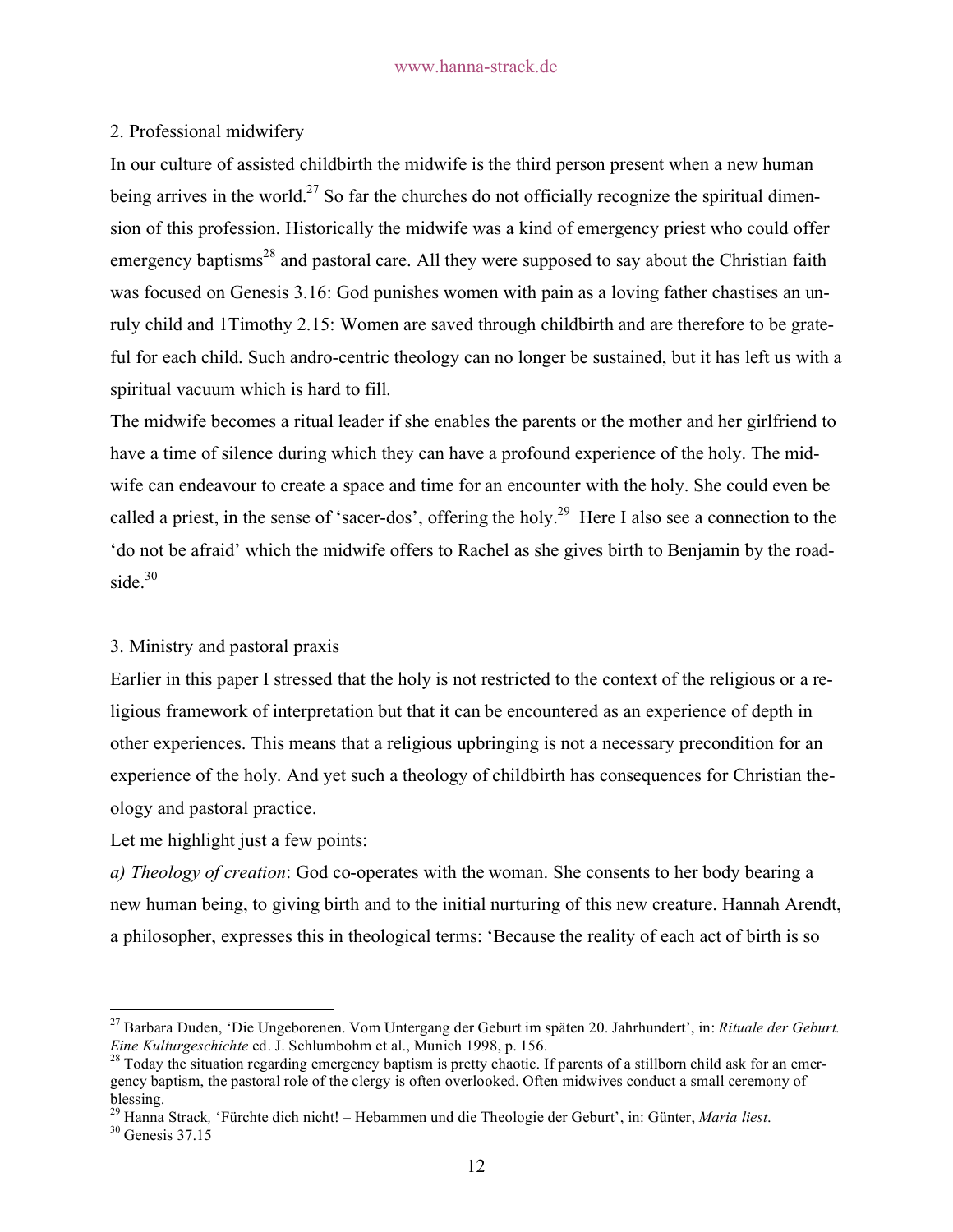unique, it appears as if each act of childbirth is a re-enactment of God's creation itself.<sup>31</sup> Now we no longer focus on Genesis 3.16, but move on to Genesis 3.20: Eve is the mother of everything that is. The history of the interpretation of Genesis 3.16 has hitherto obscured this verse.<sup>32</sup> Should we not think about adding to the first article of the Creed the following phrase: 'creator of heaven and earth who together with woman creates new life in every time a child is born'? *b) Our understanding of God*: women's experiences and embodied experiences are worthy to be symbols of the divine. Holy communion involves food and nurture. In the same way pregnancy, childbirth and breastfeeding can become part of our image of God as mother. The divine can then be understood as the Trinity of origin, nurture and abundance of life. We encounter such imagery for the divine in the prayers of Janet Morley: 'God, our mother, you hold our life within you; nourish us at your breast, and teach us to walk alone.<sup>33</sup> The experience of the mother as the origin of life is part and parcel of the experience of natality. This too offers a possibility for extending our image of the divine. Psalm 22 begins with the cry of dereliction: 'My God, my God, why have you forsaken me?' Later on in the same Psalm the Psalmist proclaims with confidence the image of God as a midwife: 'Yet it was you who took me from the womb; you kept me safe on my mother's breast. On you was I cast from my birth, and since my mother bore me, you have been my God.<sup>34</sup>

*c) Christology:* God became human through Mary's consent to pregnancy and childbirth. The narrative of Jesus' birth makes it very clear that God is at work and acts in our being born of woman.<sup>35</sup> On the cross Jesus suffers the birth pangs of death. From them will spring forth resurrection and new hope. The apostle Peter preaches: 'God has raised him up from death and has freed him from [the labour pains of] death.<sup>36</sup> The original Greek text shows strong birth imagery which is lost in most translations. The word for pain is ώδινας, labour pains.

*d) Baptism*: The interpretation of baptism as new birth has led to a profound neglect of the first birth. In the Celtic tradition we still find references to the midwife blessing the child. This is of

<sup>&</sup>lt;sup>31</sup> Hannah Arendt, *Vita activa oder Vom tätigen Leben*, Munich <sup>11</sup>1999, p. 217.<br><sup>32</sup> Helen Schüngel-Straumenn, *Die Frau am Anfang. Eva und die Folgen*, Münster 1997, pp 74-100.<br><sup>33</sup> Janet Morley in: *Women Included: A* 45.<br><sup>34</sup> Psalm 22. 10,11 (NRSV).

<sup>&</sup>lt;sup>35</sup> Karin Ulrich-Eschemann, *Geborenwerden*, 23 et al.. Cf also *Ina May Gaskin*: 'Spiritual midwifery recognizes that each and every birth ist the birth of the Christ child.' *Spiritual Midwifery*, Summertown <sup>4</sup>2002, p. 271.<br><sup>36</sup> Acts 2.24 (my translation).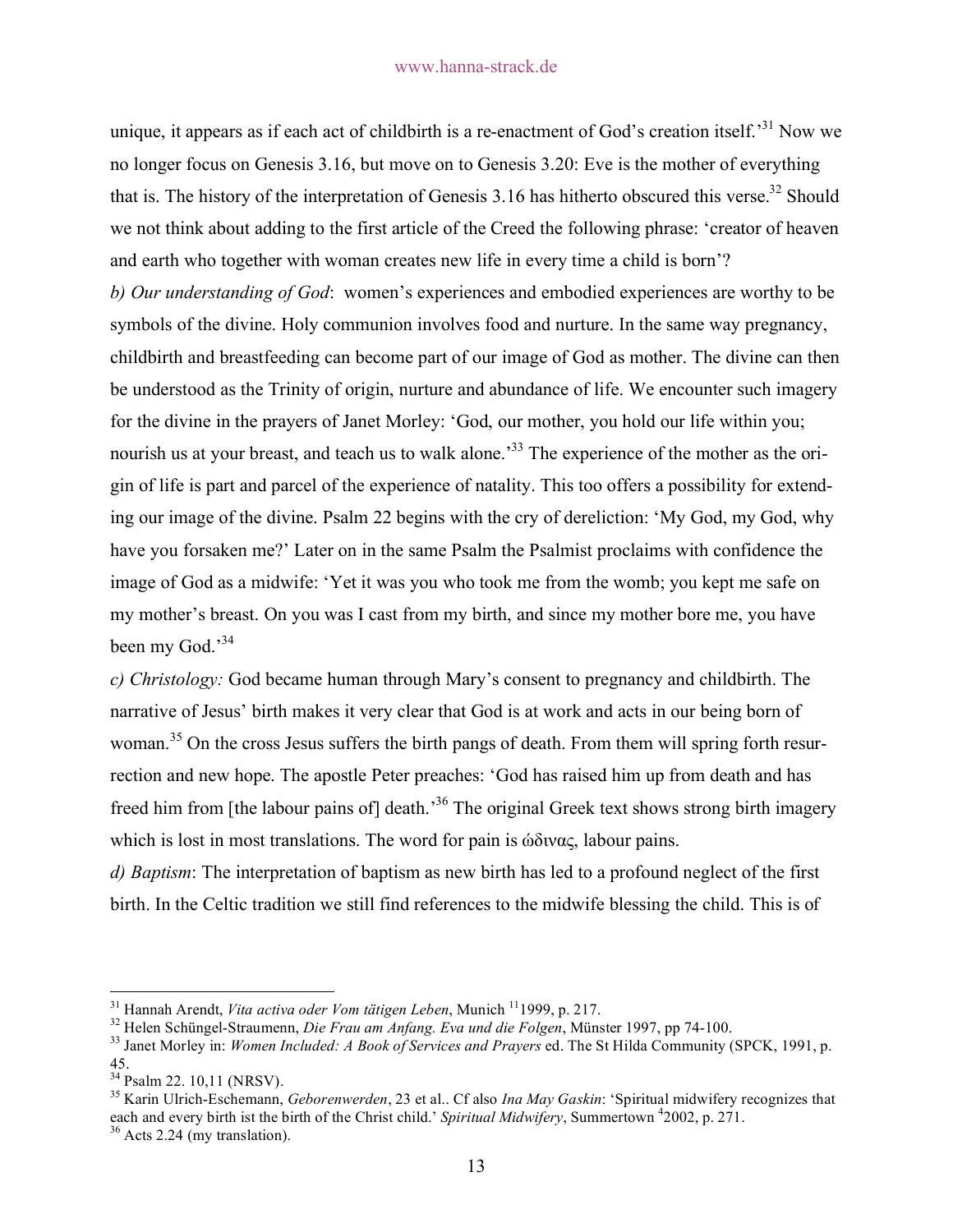ten understood as a first baptism. Our liturgies of baptism should take account of the experience of childbirth, the woman's courage and strength and the miracle of new life.<sup>37</sup> The Roman Catholic liturgical scholar Teresa Berger interprets pregnancy as a form of the catechumenate, as a time of preparation for the child's baptism. She proposes an act of worship during which unborn children are entered into a 'book of life'.<sup>38</sup>

*e) Pastoral practice*: What has the church to offer to families? And what does the church gain? The Church could draw on its experience with regard to ritual and pastoral care and offer advice in making sense of childbirth in the context of modern gynaecology. A theological interpretation of childbirth would enable the church to have more contact with young families, to broaden its image of the God and to develop new ways of thinking theologically about sexuality and embodiment.39

Pregnancy, childbirth and the weeks following childbirth could be integrated into pastoral practice, into our worship. New rituals could emerge, even an act of blessing for midwives. This is how the Church could contribute to new and humane thinking about childbirth in Western societies. 'We have to understand the cultural context of childbirth, the symbolic representation in the interface between particular situations in life and the symbols that carry their meaning.'40

#### *4. Conclusion*

In this paper I have developed some thoughts towards a theology of childbirth from the point of view of midwives. Understanding childbirth as an encounter with the holy is just one of many different possibilities. Women's experiences of their bodies have hitherto been disregarded as a source of our theology. I hope that other theologians too will begin to offer their own interpretations of these experiences which are an essential part of the reality of being human. Hannah Arendt's idea of natality is a good starting point.

What does it mean for our making sense of our own humanity that we are all born of a woman? I want to conclude with a poem:

 <sup>37</sup> Evangelische Frauenarbeit in Württemberg: *Ins Leben eintauchen! Feministisch-theologische Beiträge zur Taufe*. edition akademie 8, Bad Boll 2004.<br><sup>38</sup> Teresa Berger, *Sei gesegnet, meine Schwester. Frauen feiern Liturgie*, Würzburg 1999.

<sup>&</sup>lt;sup>39</sup> Hammer, *Giving Birth*, pp 1-13.<br><sup>40</sup> Ruth Hampe, *Frau und Geburt im Kulturvergleich; eine kunst- und kulturanalytische Studie*, Frankfurt/M Berlin Bern New York Paris Wien 1995, p. 9.